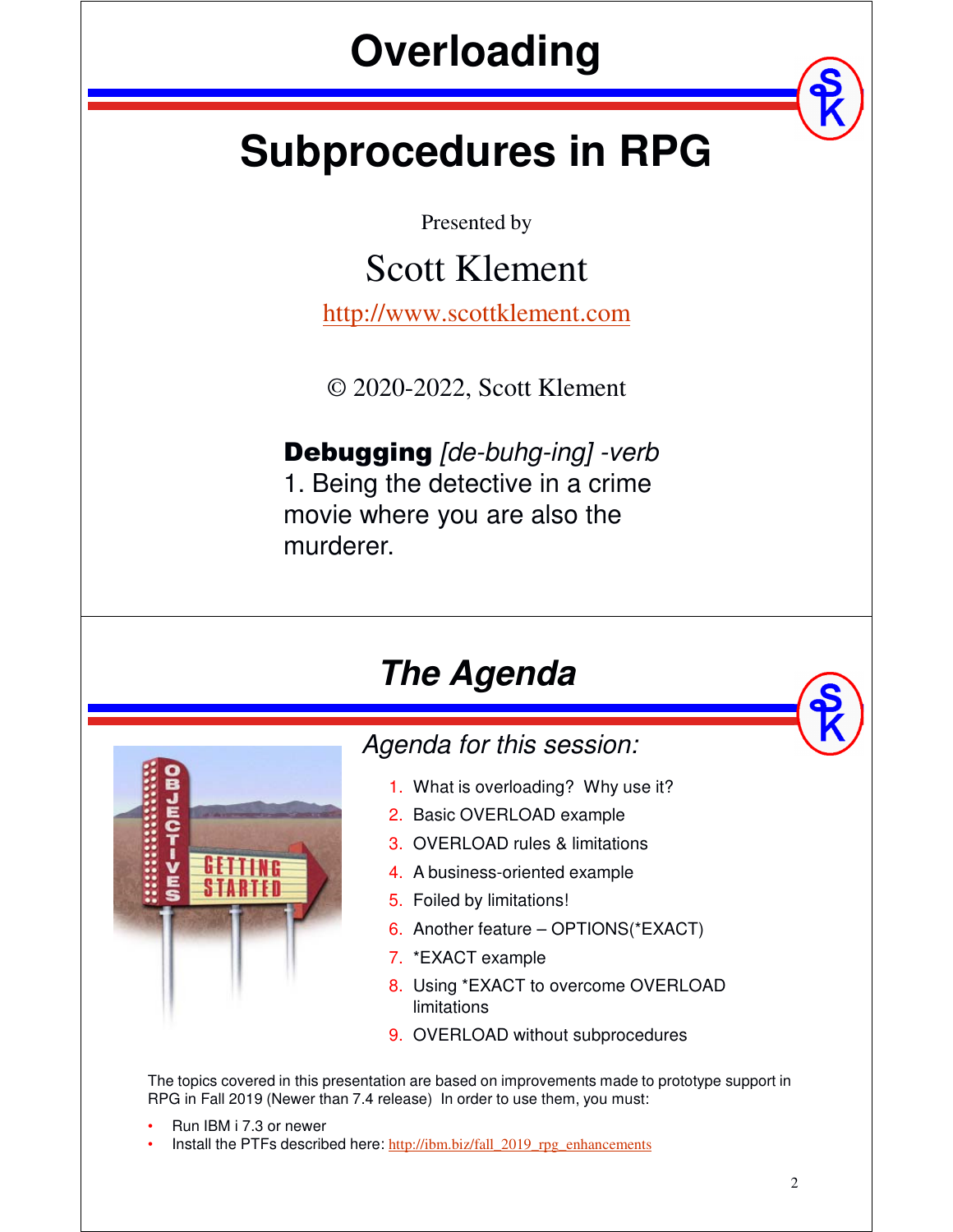### *Support in SEU*

**There is none.**

#### SEU has not had updates since the release of IBM i 6.1 **That was March 21 2008!**

Use the current version of RDi, or a 3<sup>rd</sup> party tool:

**IBM Rational Developer for i (RDi)** • **https://www.ibm.com/support/pages/rational-developer-i-download**

**MiWorkplace (Remain Software):** • https://remainsoftware.com/miworkplace-development-environment-ibm-i

#### **VS Code (open source, cross-platform):**

- VS Code IDE: https://code.visualstudio.com/
- Main IBM i: https://marketplace.visualstudio.com/items?itemName=HalcyonTech Ltd.code-for-ibmi
- RPGLE Language Tools:<br>https://marketplace.visualstudio.com/ite visualstudio.com/items?itemName=HalcyonTech Ltd.vscode-rpgle

#### *What is Overloading?*

Overloading allows a language (such as RPG) to select between multiple routines based on the parameter list.

**X = MyRoutine( charVariable );**

**X = MyRoutine( numVariable );**

Example: Two different routines both called as MyRoutine(), but they have different parameter lists.

Why?

- Sometimes the same thing might be done with different ways, such as retrieving a customer by their name vs. their account number.
- Naming them the same thing means callers only have to remember one name.
- Since the names are the same, RPG determines which routine to call based on its parameter list.
- Therefore, the parameter lists must be different.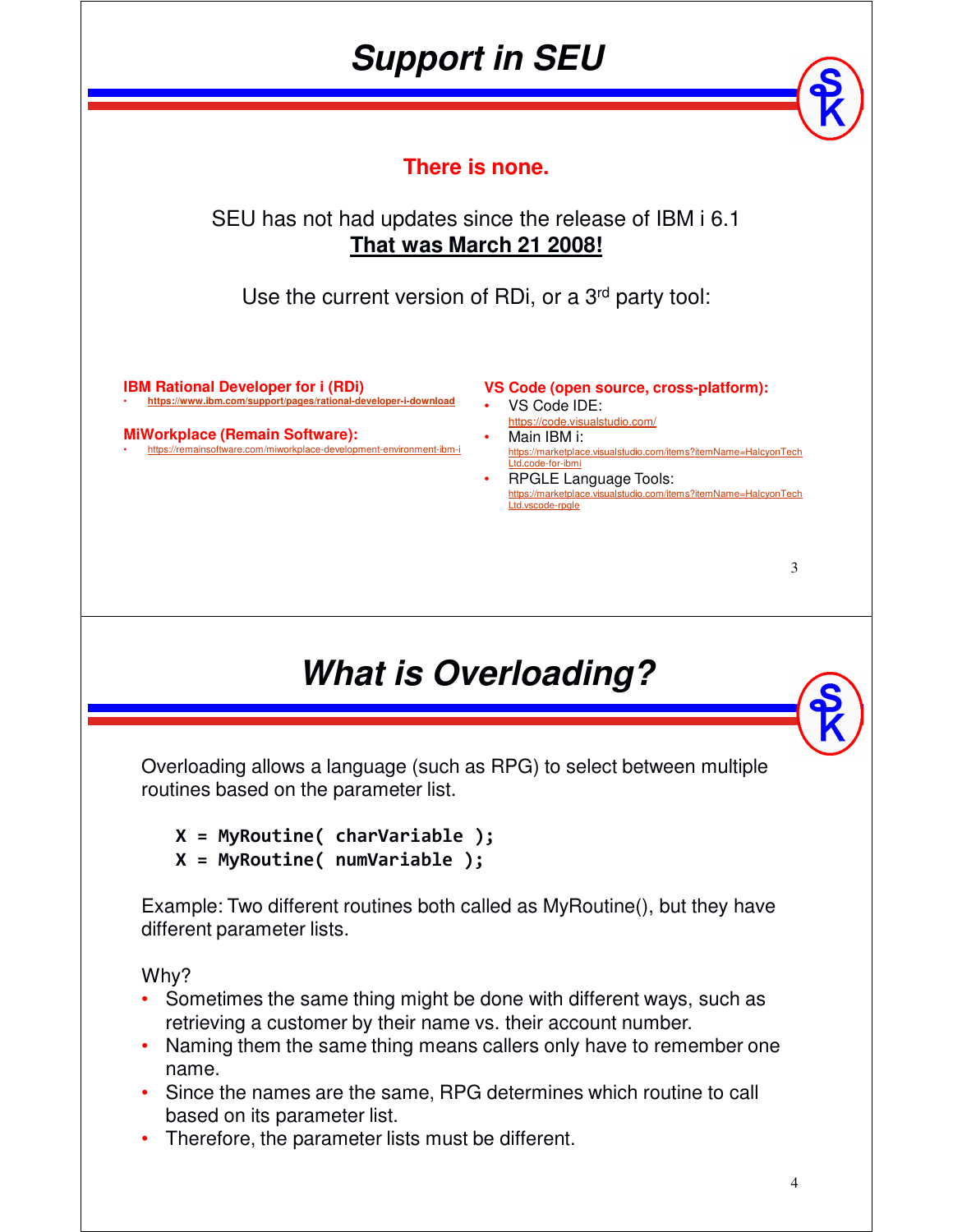#### *Overloading Use Cases*

Examples of when you might use overloading

- Look up employee different ways (name, number, DOB, SSN, employee number, phone number, etc)
- Look up customer different ways (same idea)
- Add order from existing customer vs new customer
- AddPayment may work differently depending on how payment is made
- AddInventory may be passed parameters telling where items should be placed, or it might determine that itself in another circumstance.
- Formatting strings might take character, number, date or time fields as input depending on the circumstances.



```
....+....1....+....2....+....3....+....4....+....5....+....6....+....7....+....8 
dcl-proc format_date;
  dcl-pi *n varchar(100);
      dateParm DATE CONST;
  end-pi;
  return %char(dateParm:*ISO);
end-proc;
dcl-proc format_time;
  dcl-pi *n varchar(100);
     timeParm TIME const;
   end-pi;
  return %char(timeParm:*HMS:);
end-proc;
dcl-proc format_message;
  dcl-pi *n VARCHAR(100);
      msgid CHAR(7) CONST;
      replacement_text VARCHAR(100) CONST OPTIONS(*NOPASS);
      message_file char(20) CONST OPTIONS(*NOPASS);
   end-pi;
   // code to look up message in message file and return it 
                                                Three different procedures that format 
                                                strings.
                                                format_date formats a date into a string
                                                format_time formats a time into a string
                                                format_message looks up a message in a 
                                                message file, formats it, and returns a 
                                                string.
                                                It would be nice if they could all be called 
                                                just "format".
```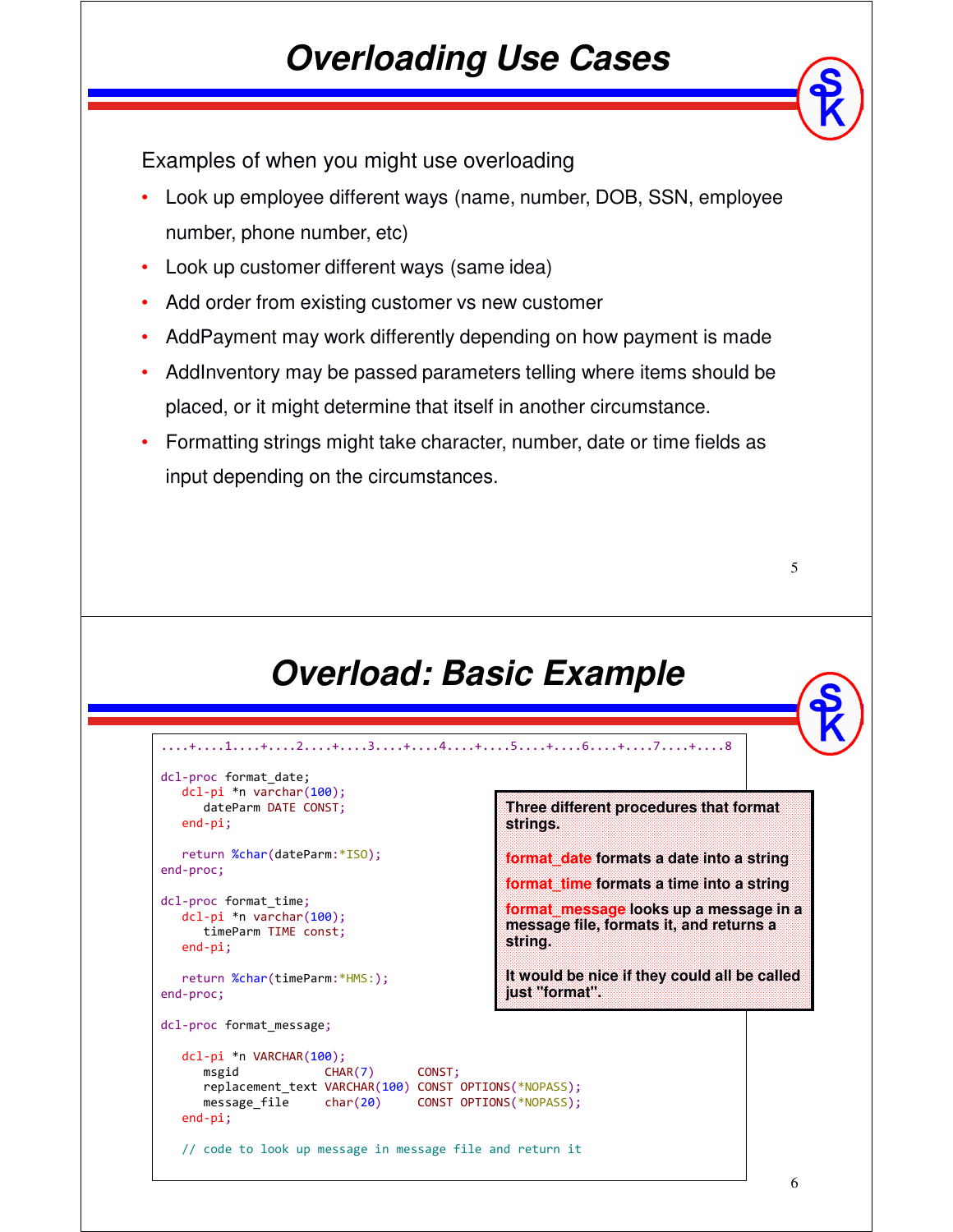## *Overload: Basic Example*

|                                                                                                                      | $\dots$ + $\dots$ 1 $\dots$ + $\dots$ 2 $\dots$ + $\dots$ 3 $\dots$ + $\dots$ 3 $\dots$ + $\dots$ 4 $\dots$ + $\dots$ 5 $\dots$ + $\dots$ 6 $\dots$ + $\dots$ 7 $\dots$ + $\dots$ 8 |
|----------------------------------------------------------------------------------------------------------------------|-------------------------------------------------------------------------------------------------------------------------------------------------------------------------------------|
| DCL-PR format VARCHAR(100)                                                                                           | OVERLOAD (format time<br>: format date<br>: format message);                                                                                                                        |
| $DCL-S$ result varchar( $50$ );                                                                                      |                                                                                                                                                                                     |
| $result = format(\%date())$ ; // 1<br>$result = format(\%time())$ ; // 2<br>$result = format('CPF2105' : 'PRDMAST')$ | <b>OUSRSYS</b><br>FILE '); // 3                                                                                                                                                     |

Using overloading all can be called as "format"

- $#1$  calls format date because the parameter is a date
- $#2$  calls format time because the parameter is a time
- #3 calls format\_message because there are 2 character parameters. *(the third parameter had options(\*nopass) so was optional.)*

#### *Overloading: Rules & Limitations*



#### Overloading Rules:

- An overload prototype has no corresponding END-PR
- The OVERLOAD keyword provides a list of "candidate" prototypes. (These must be defined elsewhere.)
- All candidates must have the same return type
- For each call, RPG will try to call each prototype in the list. It will use the first one that could be called (according to the compiler's rules for calling a prototype)
- Remember: Prototypes allow character variables larger than those defined, and keywords like CONST and VALUE can allow a prototype to be used even if the parameters do not match exactly.

// 'CPF2105' is character, so would give an error calling format\_time // 'CPF2105' is character, so would give an error calling format\_date // ...but... 'CPF2105' and 'PRDMAST...' would be valid parameters for format message. result = format('CPF2105' : 'PRDMAST QUSRSYS FILE ');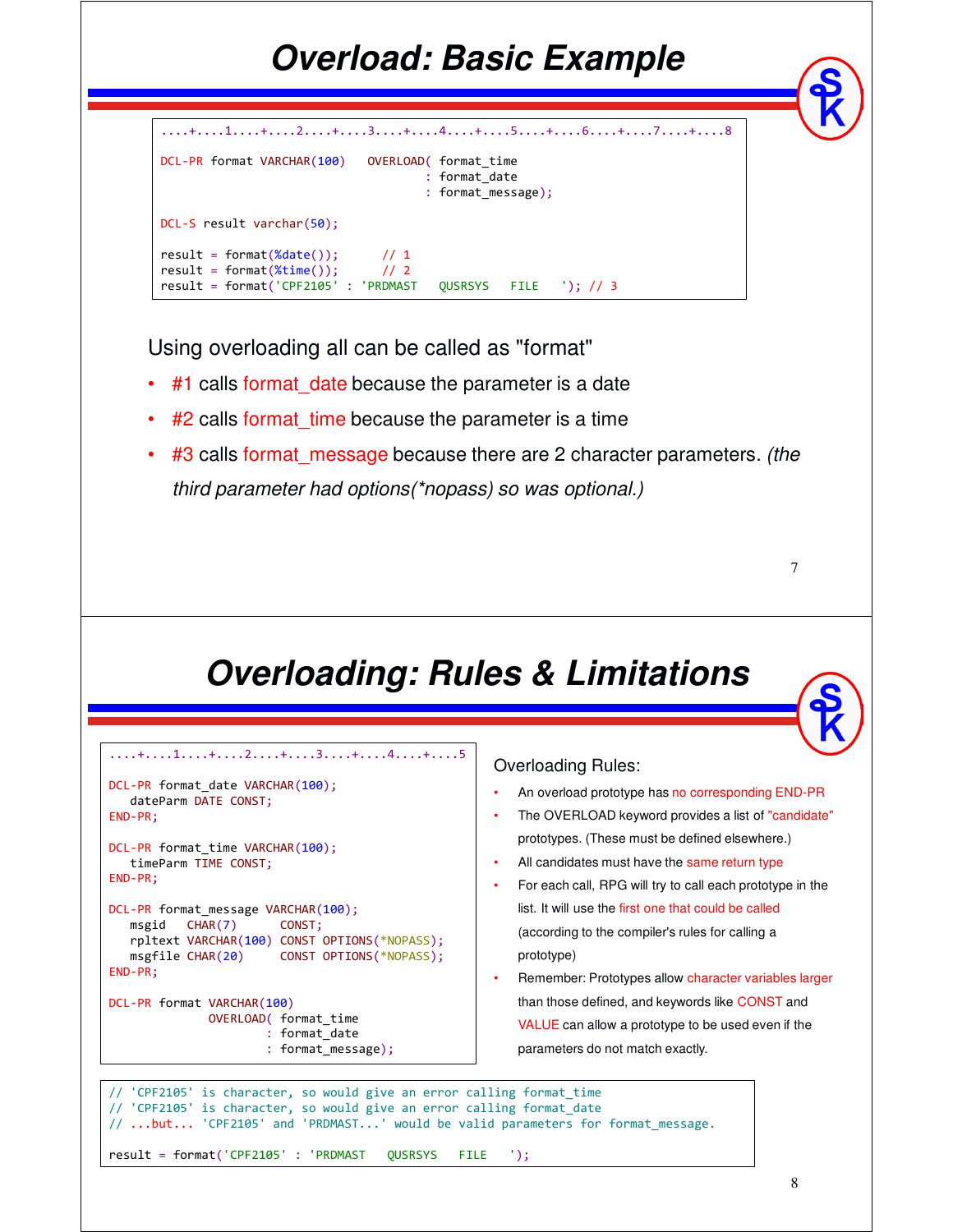#### *Getting Overload Details*

The RPG compiler can provide details

- Add the RPG preprocessor directive "/OVERLOAD DETAIL"
- The compile listing will show the errors that would occur for each candidate prototype
- Then it will tell you which candidate was selected for a given call.

```
.
000132 /OVERLOAD DETAIL
000133
000134 result = format(\%date());
    .
```
.

.

```
DETAILED DETERMINATION FOR CALLS TO FORMAT 
      CALL AT STATEMENT 000134 COLUMN 10 
        ERROR MESSAGES ISSUED FOR PARAMETER 1 FOR FORMAT_TIME 
*RNF7536 30 000134 The type of parameter 1 specified for the call does not 
                          match the prototype. 
        ERROR MESSAGES ISSUED FOR PARAMETER 1 FOR FORMAT_MESSAGE 
*RNF7536 30 000134 The type of parameter 1 specified for the call does not 
                          match the prototype. 
        SELECTED PROTOTYPE: FORMAT_DATE
```

```
9
```
#### *Business Example (1 of 3)*

The "format" example was for formatting a string, something less common in a business example. For this example, I'll show something more common in a business scenario: retrieving a customer record.

```
....+....1....+....2....+....3....+....4....+....5....+....6....+....7....+....8 
**free
ctl-opt dftactgrp(*no) option(*srcstmt);
dcl-ds CUSTOMER_T ext extname('CUSTFILE':*INPUT) qualified end-ds;
dcl-ds cust likeds(CUSTOMER_T);
DCL-PR getCustomer likeds(CUSTOMER T) OVERLOAD( getCustomer num
                                              : getCustomer name );
cust = getCustomer('Acme Foods');
cust = getCustomer( 504 );
cust = getCustomer('Fleming Co');
cust = getCustomer(495);
cust = getCustomer(123);cust = getCustomer('Wonky Cust Name');
*in1r = *on;
```
As you can see, getCustomer can retrieve a record by the customer's name or account number.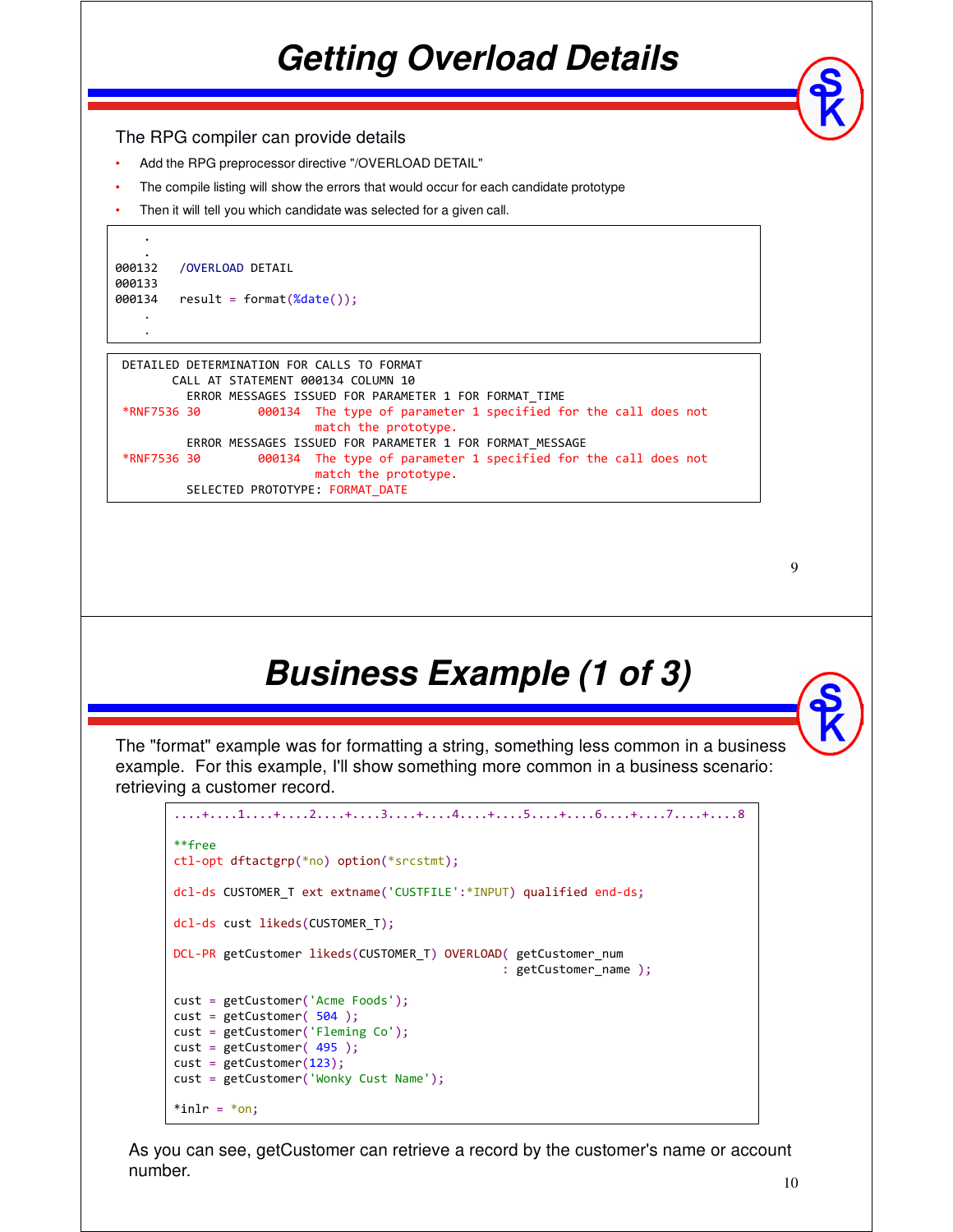#### *Business Example (2 of 3)*

The OVERLOAD keyword listed two prototypes, getCustomer\_num and getCustomer\_name. Here is the code for getCustomer\_num.

```
....+....1....+....2....+....3....+....4....+....5....+....6....+....7....+....8 
dcl-proc getCustomer_num;
  dcl-pi *n likeds(CUSTOMER_T);
   inCustNo packed(5: 0) value;
  end-pi;
  dcl-f CUSTFILE disk keyed static;
  dcl-ds CUSTREC likeds(CUSTOMER_T);
  chain inCustNo CUSTFILE CUSTREC;
 if not %found;
   reset CUSTREC;
  endif;
  return CUSTREC;
end-proc;
```
11

#### *Business Example (3 of 3)*

The OVERLOAD keyword listed two prototypes, getCustomer\_num and getCustomer name. Here is the code for getCustomer name.

```
....+....1....+....2....+....3....+....4....+....5....+....6....+....7....+....8 
dcl-proc getCustomer_name;
  dcl-pi *n likeds(CUSTOMER_T);
   inName varchar(30) const;
  end-pi;
  dcl-f CUSTFILEL1 disk keyed static;
  dcl-ds CUSTRECL1 likerec(CUSTFILEF:*INPUT);
  dcl-ds CUSTREC likeds(CUSTOMER_T);
  chain (inName) CUSTFILEL1 CUSTRECL1;
  if not %found;
   reset CUSTREC;
  else;
   eval-corr CUSTREC = CUSTRECL1;
  endif;
  return CUSTREC;
end-proc;
```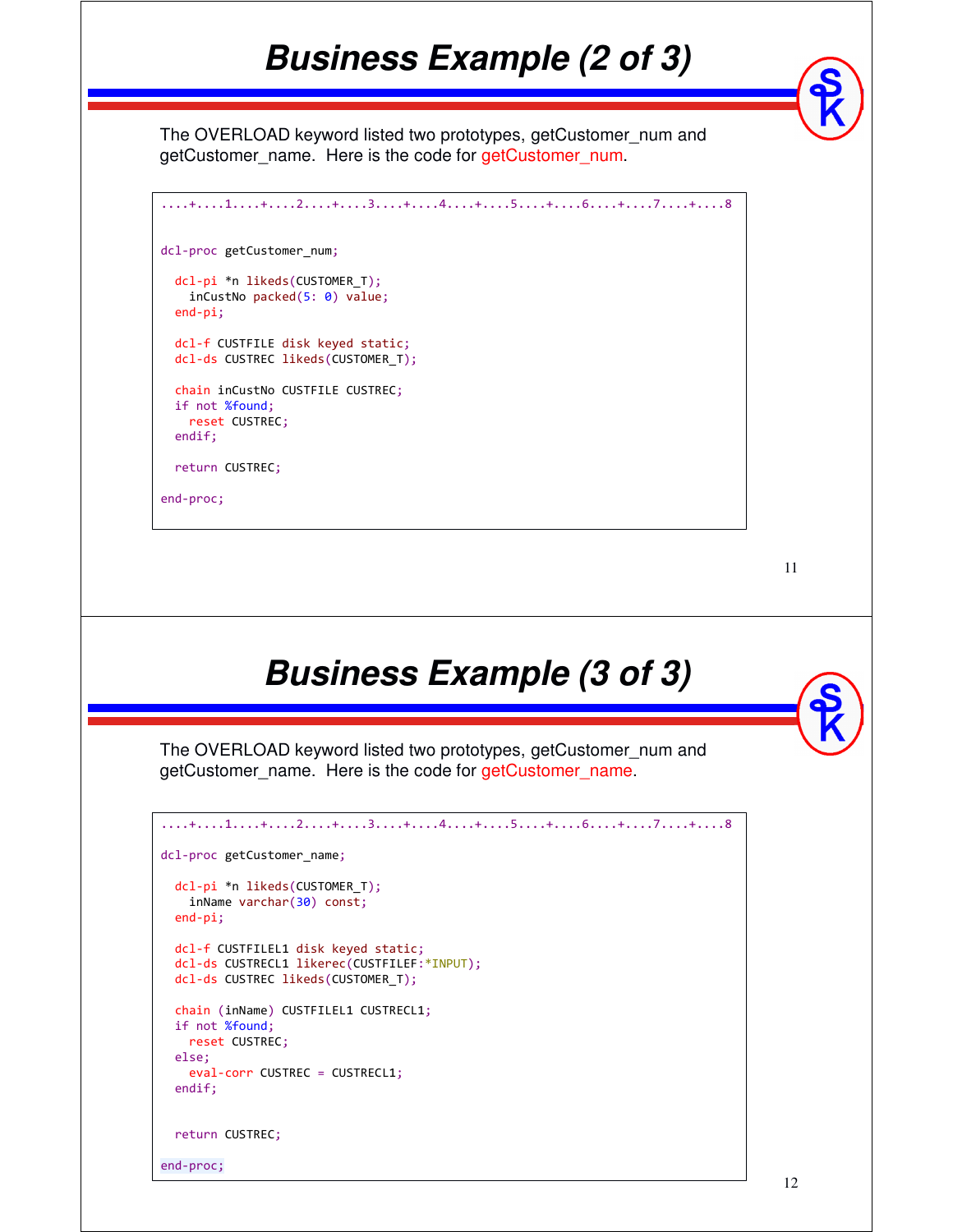## *Overloading: Problem (1 of 2)*

The getCustomer example worked because a character string can't be passed to a numeric parameter, and vice-versa.

But what if I wanted to look up a customer a different way that also took a character parameter?

| . + 1 + 2 + 3 + 4 + 5                                                                                                            |
|----------------------------------------------------------------------------------------------------------------------------------|
| dcl-proc getCustomer contact;                                                                                                    |
| dcl-pi *n likeds(CUSTOMER T);<br>inContact varchar(30) const;<br>$end-pi;$                                                       |
| dcl-f CUSTFILEL2 disk keyed static;<br>dcl-ds CUSTRECL2 likerec(CUSTFILEF:*INPUT);<br>dcl-ds CUSTREC likeds(CUSTOMER T);         |
| chain (inContact) CUSTFILEL2 CUSTRECL2;<br>if not %found;<br>reset CUSTREC;<br>else;<br>eval-corr CUSTREC = CUSTRECL2;<br>endif; |
| return CUSTREC;                                                                                                                  |
| end-proc;                                                                                                                        |

This example looks up a customer by their contact name (vs. the name of the business)

Notice that getCustomer\_contact and getCustomer\_name accept a character parameter.

What will happen?

13

### *Overloading: Problem (2 of 2)*

The getCustomer example worked because a character string can't be passed to a numeric parameter, and vice-versa.

But what if I wanted to look up a customer a different way that also took a character parameter?

```
....+....1....+....2....+....3....+....4....+....5....+....6....+....7....+....8 
000107 DCL-PR getCustomer likeds(CUSTOMER_T)
                           OVERLOAD( getCustomer_num
                                  : getCustomer_name
                                   : getCustomer_contact );
  .
  .
000111 cust = getCustomer('Acme Foods');
000112 cust = getCustomer( 504 );
000113 cust = getCustomer('George Smith');
  .
*RNF0203 30
                  000111 PROTOTYPES GETCUSTOMER NAME AND GETCUSTOMER CONTACT BOTH
                          MATCH THE CALL; FIRST MATCH ASSUMED. 
*RNF0203 30 000113 PROTOTYPES GETCUSTOMER_NAME AND GETCUSTOMER_CONTACT BOTH
                          MATCH THE CALL; FIRST MATCH ASSUMED.
```
Oops, now neither of them works! The compile fails with the Sev 30 error.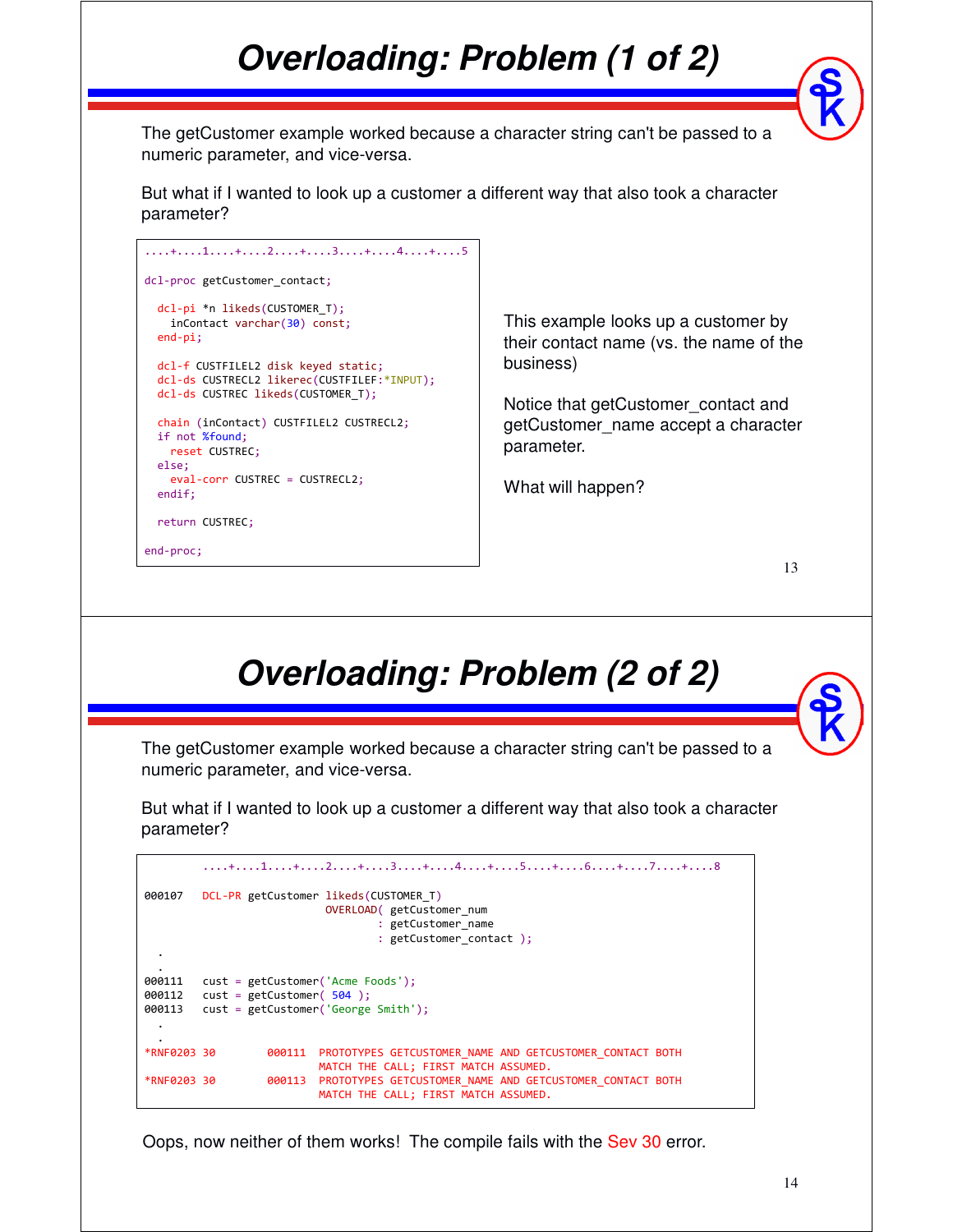### *Problem: Discussion*

Since both getCustomer\_name and getCustomer\_contact would match, the preceding example doesn't work.

*Even if the two character parameters were different lengths, it wouldn't work because prototypes allow a longer character field to be used in place of a shorter one!*

As you might imagine, this severely limits the value of the OVERLOAD capability. A lot of the times we have different parameters, but they are the same data type.

Thankfully, the same update of RPG that provides the OVERLOAD capability also provides another new feature that we can use to help us: OPTIONS(\*EXACT)

## *OPTIONS(\*EXACT)*

**OPTIONS(\*EXACT)** is a keyword placed on a parameter in a prototype.

#### Without **OPTIONS(\*EXACT)**

- You can pass character variables longer than the definition on the prototype
- You can pass different data structures than the one shown on the prototype.

#### With **OPTIONS(\*EXACT)**

- The size of character strings must match
- A data structure must be related via LIKEDS to the same data structure defined on the prototype.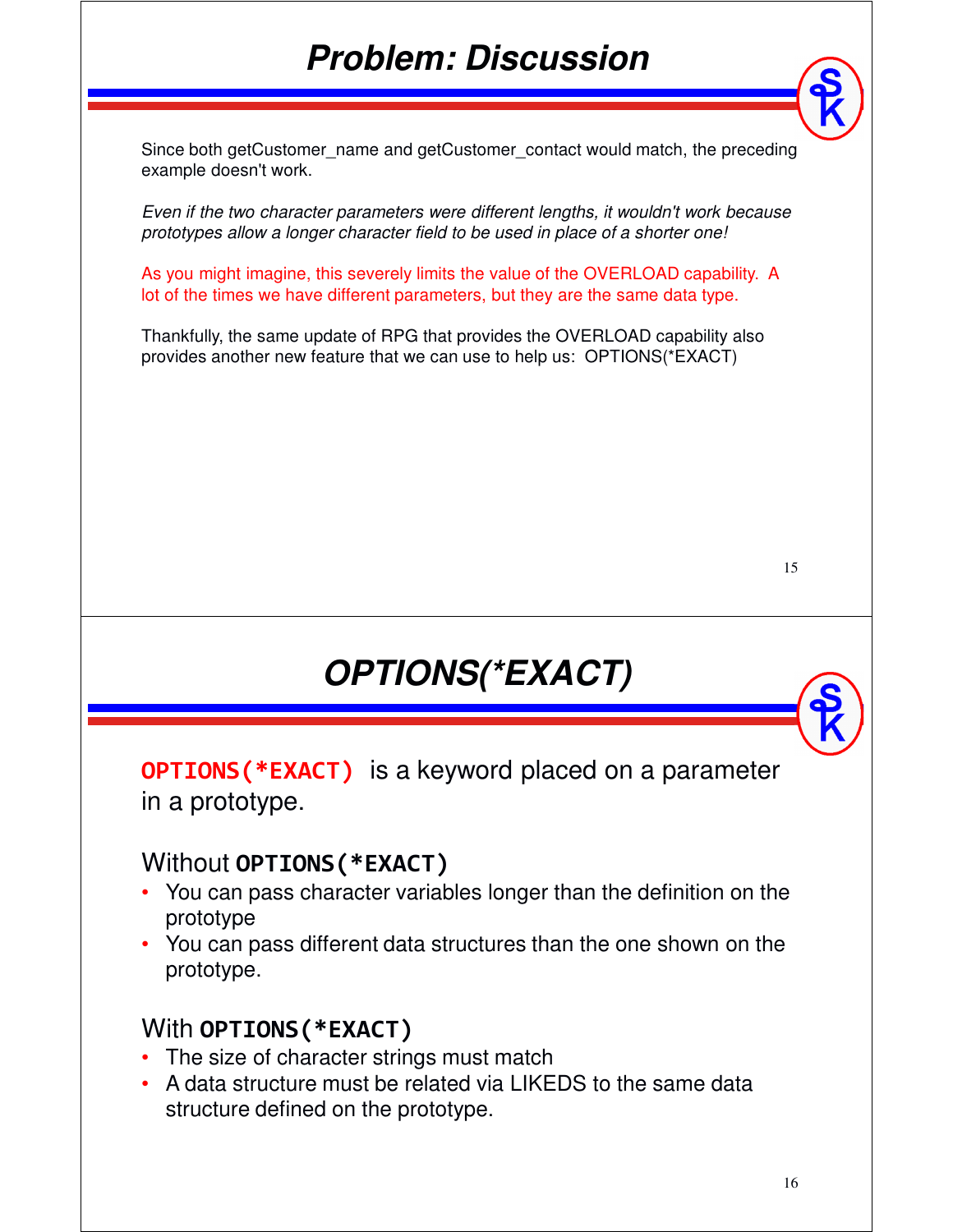### *OPTIONS(\*EXACT) Example*

Without OPTIONS(\*EXACT) you can pass variables longer than the prototype. With OPTIONS(\*EXACT) they must match.

```
....+....1....+....2....+....3....+....4....+....5....+....6....+....7....+....8 
   dcl-pr p1;
      parm5 char(5);
   end-pr;
   dcl-pr p2;
      parm5Exact char(5) OPTIONS(*EXACT);
   end-pr;
   dcl-s fld10 char(10) inz('abcdefghij');
   p1 (fld10); // Works! You can pass CHAR(10) for CHAR(5)
   p2 (fld10); // Error! Can't pass CHAR(10) to char(5) due to *EXACT
```

```
17
```
### *OPTIONS(\*EXACT) Example*

With OPTIONS(\*EXACT) a data structure must be related via LIKEDS to the one on the prototype, or it will not be allowed.

```
....+....1....+....2....+....3....+....4....+....5....+....6....+....7....+....8 
dcl-ds Name qualified;
 name varchar(30);
end-ds;
dcl-ds Contact qualified;
 contact varchar(30);
end-ds;
dcl-pr p1;
  myParm likeds(Name) const options(*exact);
end-pr;
p1(Name); // Works! Name matches the LIKEDS.
p1(Contact); // Fails with the error message below because its not
             // related to 'Name' via LIKEDS – it doesn't matter that
             // Name & Contact share the same data types!
*RNF0203 THE TYPE AND ATTRIBUTES OF THE VALUE OR CONST PARAMETER 1
             DO NOT MEET THE OPTION(*EXACT) REQUIREMENTS.
```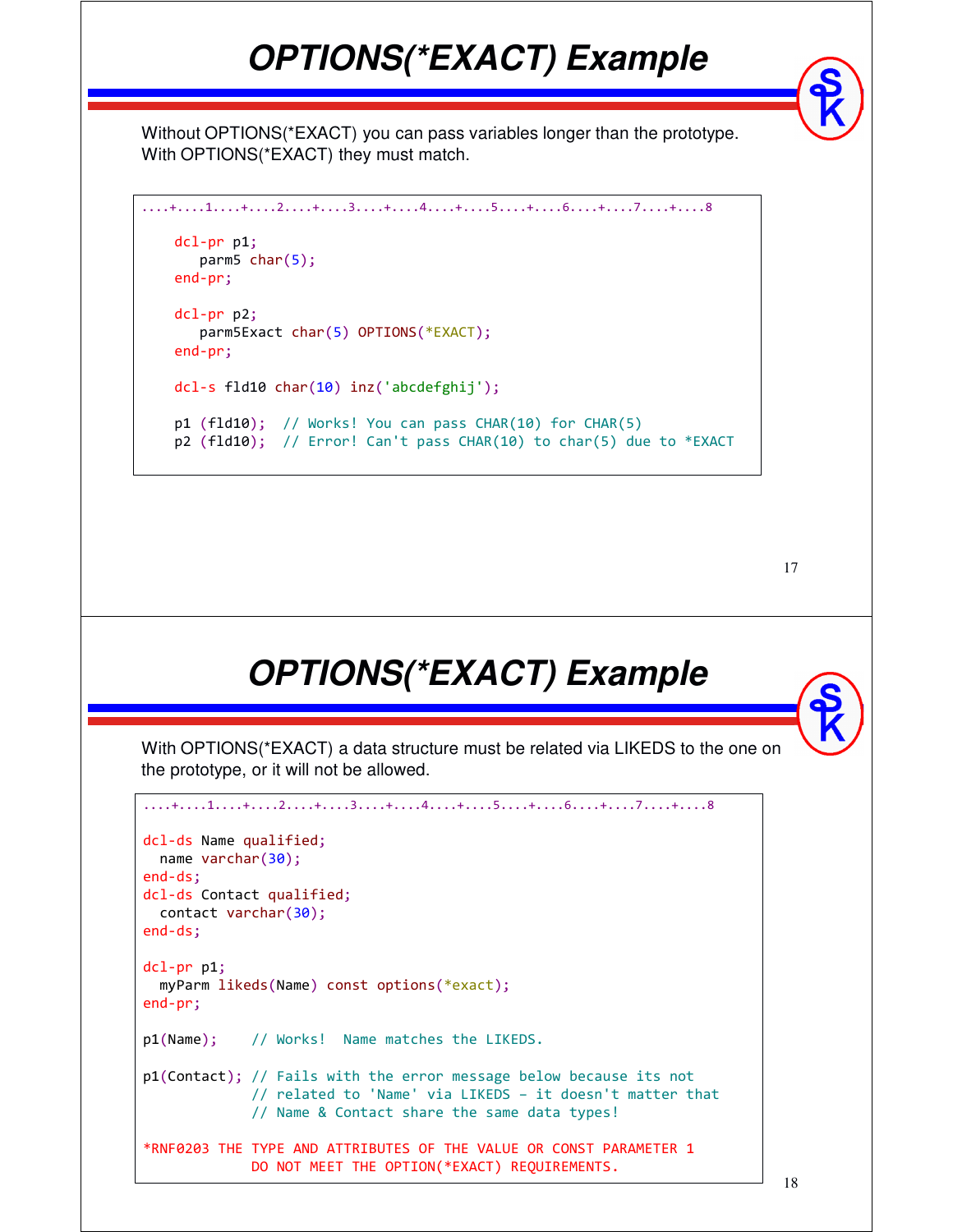#### *\*EXACT with Overloading*

#### To Review:

- OVERLOAD tries each prototype listed to find one that works.
- OPTIONS(\*EXACT) "tightens" parameter checking on a prototype.

Therefore, if OVERLOAD and \*EXACT are used together:

- Different data structures let us differentiate different candidate prototypes.
- Different size character fields can also be used to differentiate candidate prototypes.

```
19
```
### *Overload with \*EXACT Example*

```
....+....1....+....2....+....3....+....4....+....5 
dcl-ds Contact_t qualified template;
 data varchar(30);
end-ds;
 .
 .
dcl-proc getCustomer_contact;
 dcl-pi *n likeds(CUSTOMER_T);
   inContact likeds(Contact_t) const options(*exact);
 end-pi;
 dcl-f CUSTFILEL2 disk keyed static;
 dcl-ds CUSTRECL2 likerec(CUSTFILEF:*INPUT);
 dcl-ds CUSTREC likeds(CUSTOMER_T);
 chain (inContact) CUSTFILEL2 CUSTRECL2;
 if not %found;
   reset CUSTREC;
 else;
   eval-corr CUSTREC = CUSTRECL2;
 endif;
 return CUSTREC;
end-proc;
                                                       To solve the contact name problem, you 
                                                       can use *EXACT with LIKEDS.
                                                       1. Define a DS template (usually in a 
                                                           copy book)
                                                       2. Use LIKEDS on the prototype and PI
                                                       3. Use OPTIONS(*EXACT)
                                                       4. Call it with the data structure
                                                       Thanks to options(*EXACT) it will now 
                                                       work!
                                                      ....+....1....+....2....+....3....+....4....+....5 
                                                      dcl-ds Contact likeds(Contact_t);
                                                       .
                                                       .
                                                      Contact.data = 'George Smith';
                                                      cust = getCustomer(Contact);
```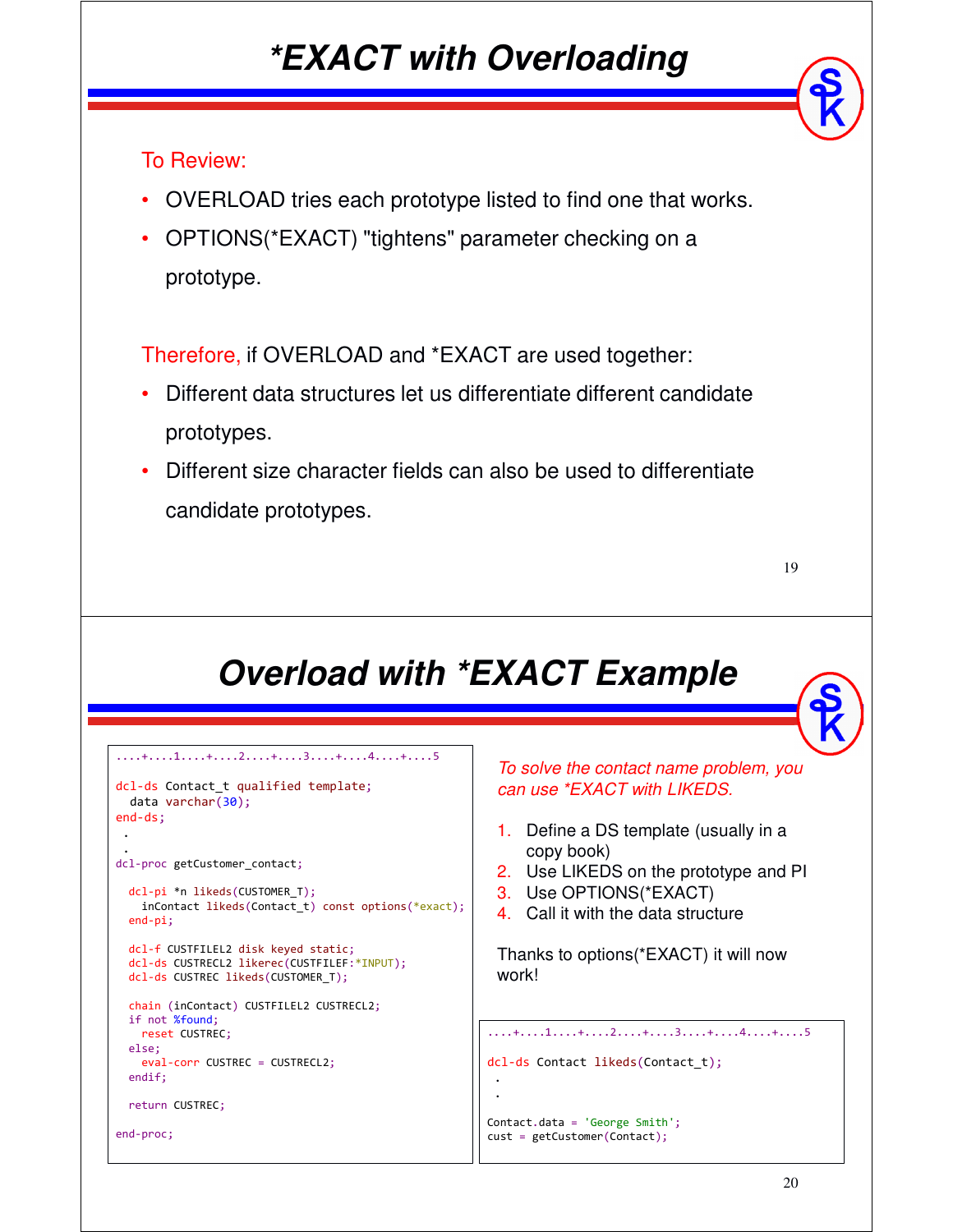### *Putting it All Together*

To reinforce what has been covered, I'll provide an example:

- A service program (\*SRVPGM) named GETCUSTR gets the customer record
- A copy book (GETCUST\_H) for the service program that includes the "custom data types" (data structure templates), the candidate prototypes and the overload prototype.
- A calling program (OVERLOAD6) that calls the service program

To compile this code:

- CRTRPGMOD MODULE(GETCUSTR)
- CRTSRVPGM SRVPGM(GETCUSTR) EXPORT(\*ALL) ACTGRP(\*CALLER)
- CRTRPGMOD MODULE(OVERLOAD6)
- CRTPGM PGM(OVERLOAD6) BNDSRVPGM(GETCUSTR) ACTGRP(\*NEW)

The code can be downloaded from www.scottklement.com/presentations or typed from the examples on the following slides.

| ۰.<br>I<br>I |   |
|--------------|---|
|              | ш |

 $\mathbf{S}$ 

#### *Copy Book GETCUST\_H*

| **free                                                             |                          |                            |
|--------------------------------------------------------------------|--------------------------|----------------------------|
| dcl-ds Customer t ext extname('CUSTFILE':*INPUT) qualified end-ds; |                          |                            |
| dcl-ds Name_t qualified template;                                  |                          | Templates used as "custom" |
| data varchar $(30)$ ;                                              |                          | data types"                |
| $end-ds$ ;                                                         |                          |                            |
| dcl-ds Contact_t qualified template;                               |                          |                            |
| data varchar $(30)$ ;                                              |                          |                            |
| $end-ds$ ;                                                         |                          |                            |
| dcl-pr getCustomer num likeds(CUSTOMER T);                         |                          |                            |
| inCustNo packed(5: 0) value;                                       |                          | Candidate prototypes       |
| $end-pr;$                                                          |                          |                            |
| dcl-pr getCustomer name likeds(CUSTOMER T);                        |                          | Note the use of "EXACT"    |
| inName likeds(Name t) const options(*exact);                       |                          |                            |
| $end-pr;$                                                          |                          |                            |
| dcl-pr getCustomer contact likeds(CUSTOMER T);                     |                          |                            |
| inContact likeds(Contact t) const options(*exact);                 |                          |                            |
| $end-pr$ :                                                         |                          |                            |
| dcl-pr getCustomer likeds(CUSTOMER_T) OVERLOAD( getCustomer num    |                          |                            |
|                                                                    | : getCustomer_name       | OVERLOAD prototype         |
|                                                                    | : getCustomer_contact ); |                            |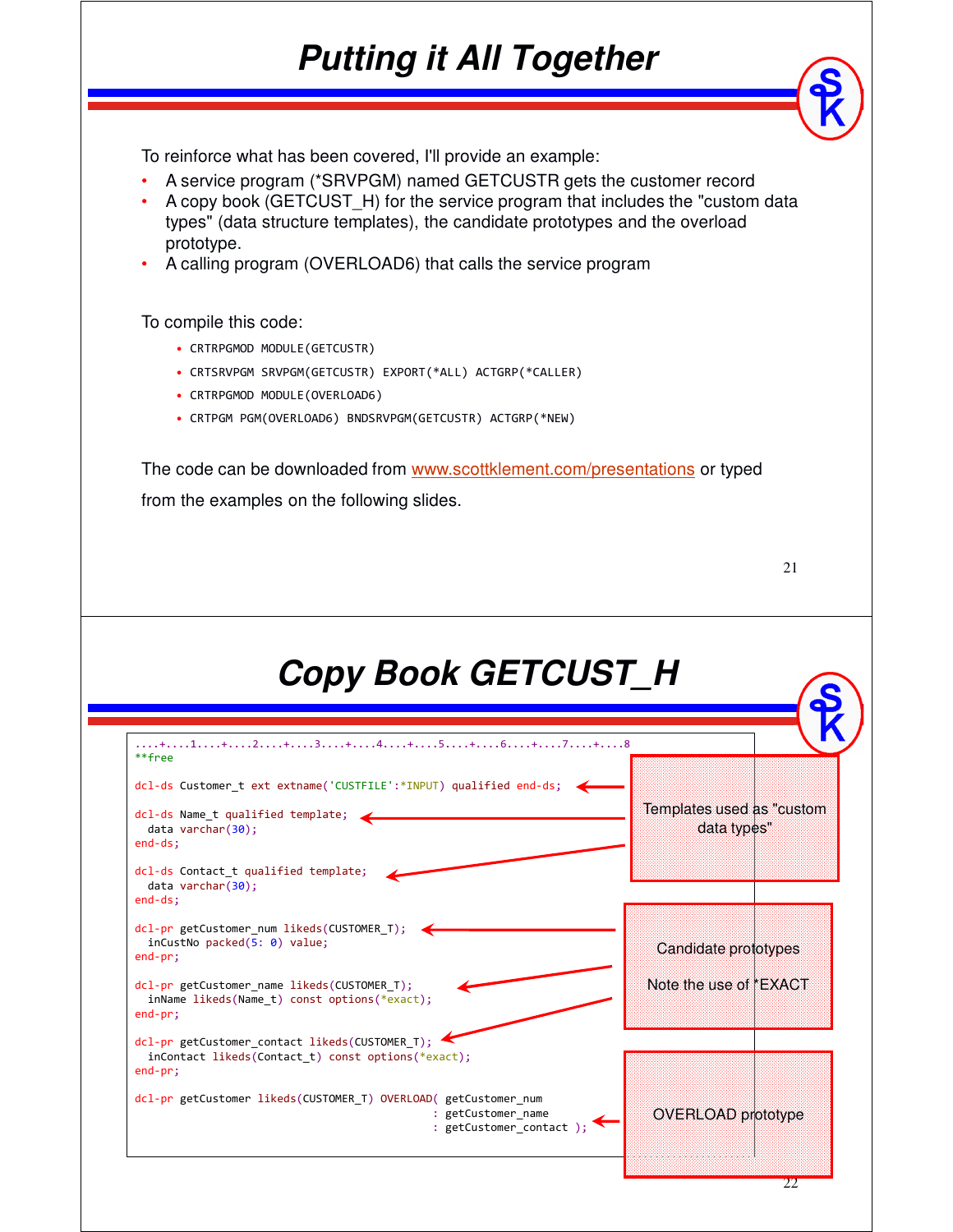### *GETCUSTR Service Program (1 of 3)*



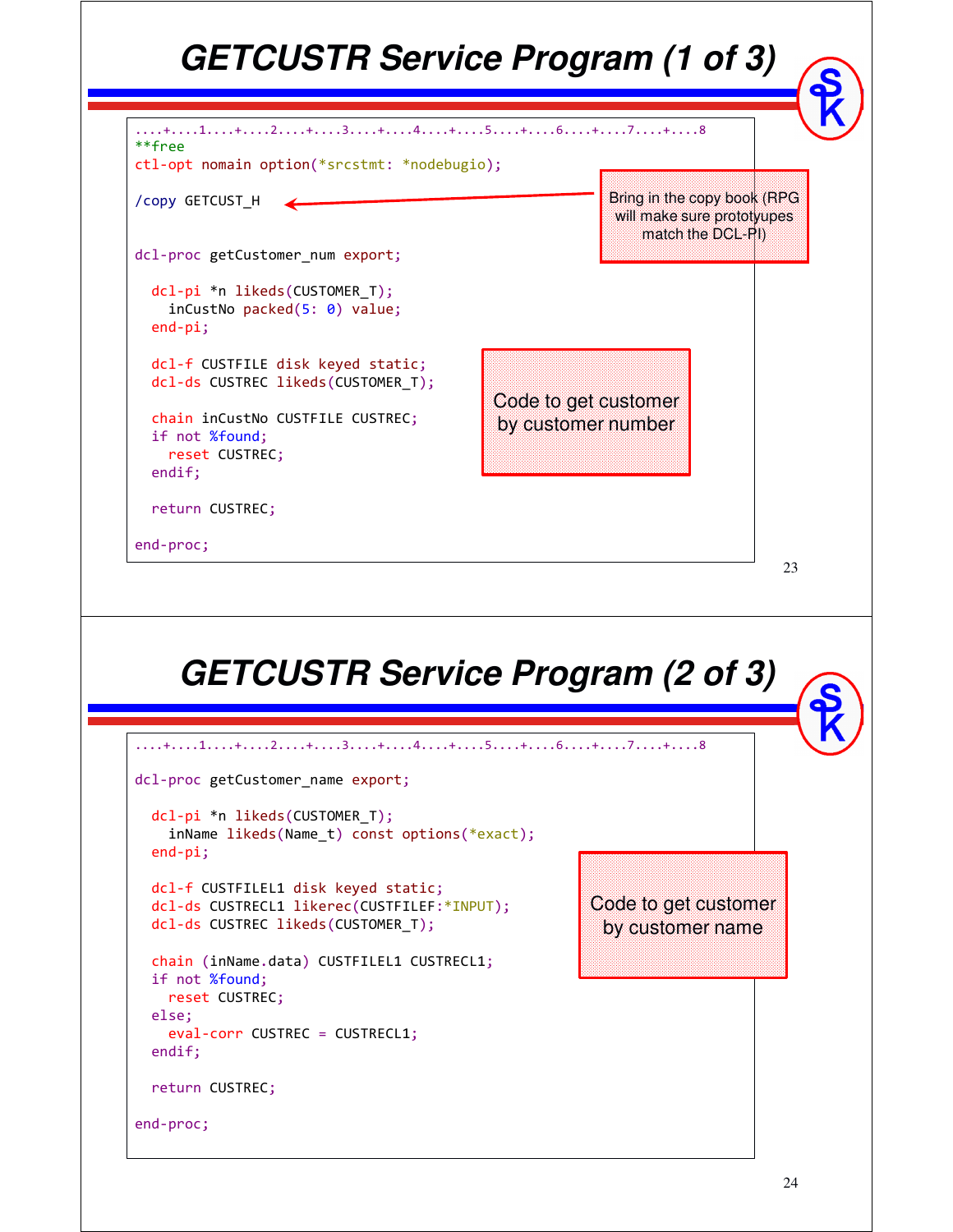#### *GETCUSTR Service Program (3 of 3)* ....+....1....+....2....+....3....+....4....+....5....+....6....+....7....+....8 dcl-proc getCustomer contact export; dcl-pi \*n likeds(CUSTOMER\_T); inContact likeds(Contact\_t) const options(\*exact); end-pi; dcl-f CUSTFILEL2 disk keyed static; dcl-ds CUSTRECL2 likerec(CUSTFILEF:\*INPUT); dcl-ds CUSTREC likeds(CUSTOMER\_T); chain (inContact.data) CUSTFILEL2 CUSTRECL2; if not %found; reset CUSTREC; else; eval-corr CUSTREC = CUSTRECL2; endif; return CUSTREC; Code to get customer by contact name

end-proc;

| <b>OVERLOAD6 Program</b>                                                                            |                                                              |  |  |  |
|-----------------------------------------------------------------------------------------------------|--------------------------------------------------------------|--|--|--|
| +1+2+3+4+5+6+7+8<br>$**frep$                                                                        |                                                              |  |  |  |
| ctl-opt option(*srcstmt: *noshowcpy);                                                               |                                                              |  |  |  |
| /copy GETCUST_H                                                                                     |                                                              |  |  |  |
| dcl-ds Cust likeds(Customer t);<br>dcl-ds Name likeds(Name_t);<br>dcl-ds Contact likeds(Contact t); |                                                              |  |  |  |
| Name.data = 'Acme Foods';<br>$cust = getCustomer(Name);$                                            | Calls getCustomer name<br>because the parameter is<br>Name T |  |  |  |
| $\text{cust} = \text{getCustomer}(\text{504}):$                                                     | Calls getCustomer num<br>because the parameter is            |  |  |  |
| Contact.data = $'George Smith';$<br>cust = getCustomer(Contact);                                    | numeric                                                      |  |  |  |
| $*inlr = *on$ :                                                                                     | Calls getCustomer_contact<br>because the parameter is        |  |  |  |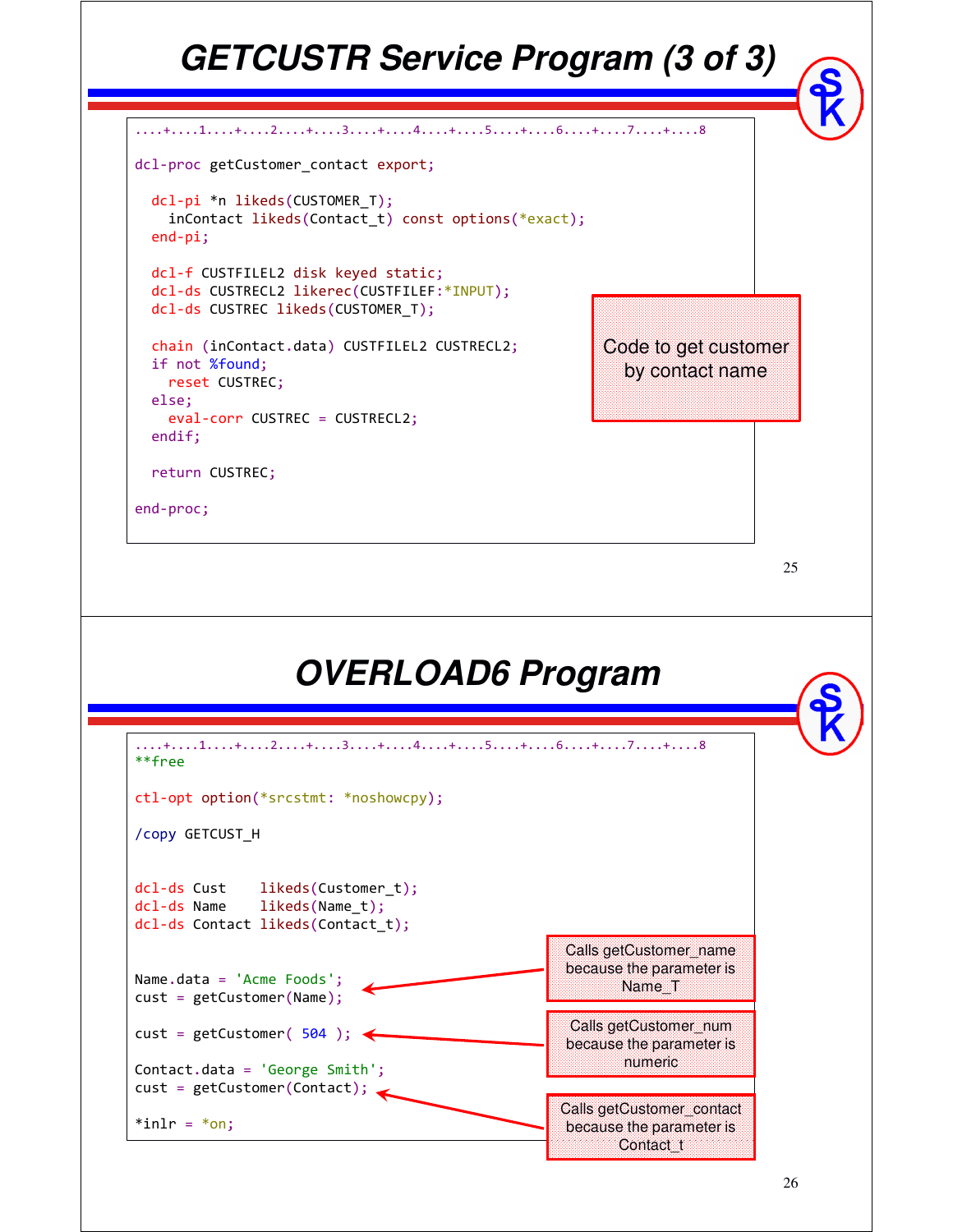#### *Not Just for ILE Procedures*

The preceding examples have shown ILE subprocedures (both local and in a service program.)

Subprocedures are the most common place where overloading is used...

*... but OVERLOAD can be used for any type of prototype.* 

- Procedures (with or without EXTPROC) as shown in earlier examples
- EXTPGM = external program (program calls)
- $EXTPROC(*JAVA) = calls to Java methods from RPG$

*You can even mix different types of calls in one overload statement!*

The same rules apply:

- All must have the same return type (or no return value)
- RPG will try each one, and use the first one that's allowed

## *Subprocedure / Program Mix (1 of 3)*

To demonstrate this, I'll do the following:

Create an overloaded prototype called CMDEXEC (Command Execute)

- 1. Able to call the IBM-supplied QCMDEXC API. (This is a program call)
- 2. If no length is provided, call a subprocedure that calculates the length, but then calls QCMDEXC. (Subprocedure call)

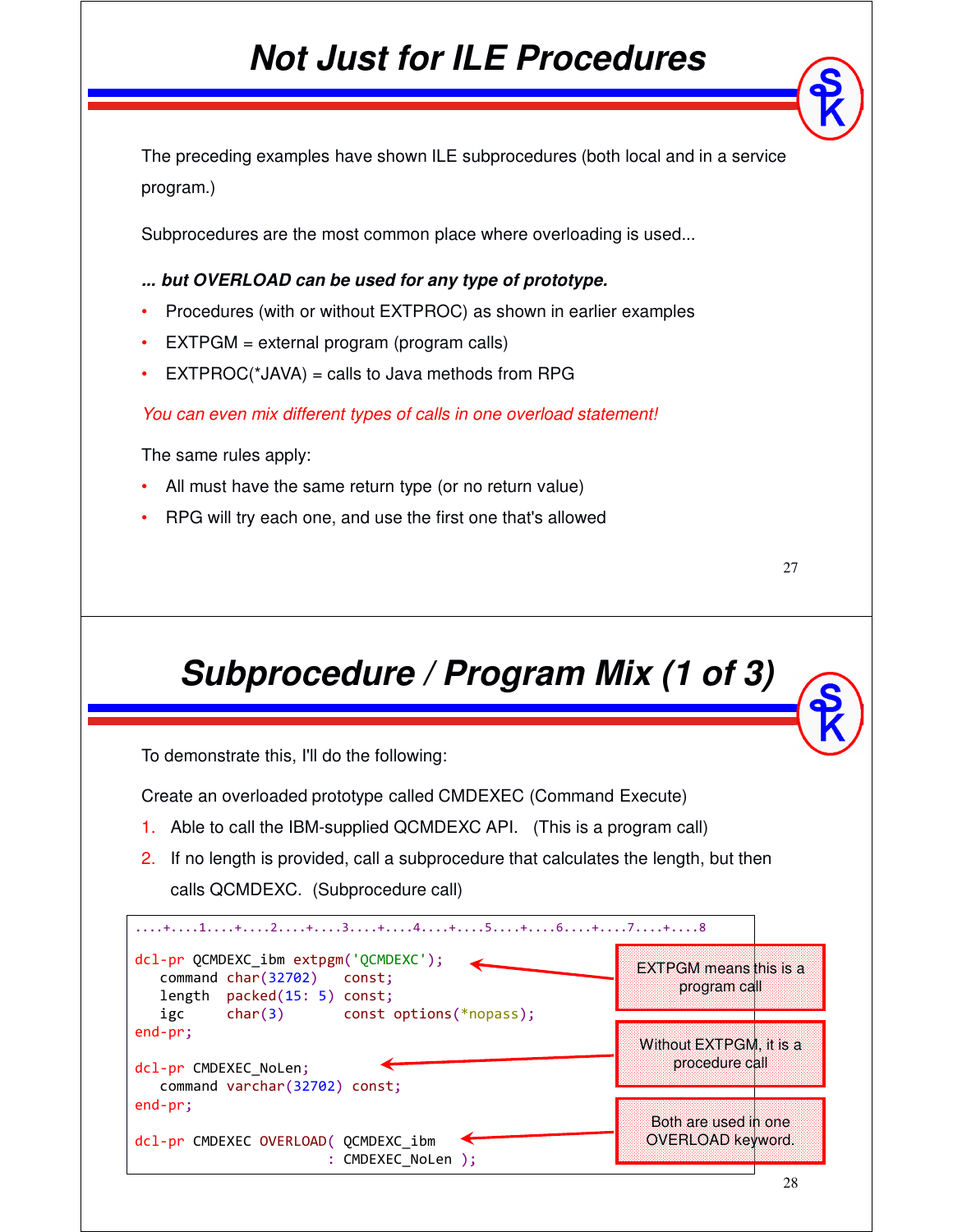